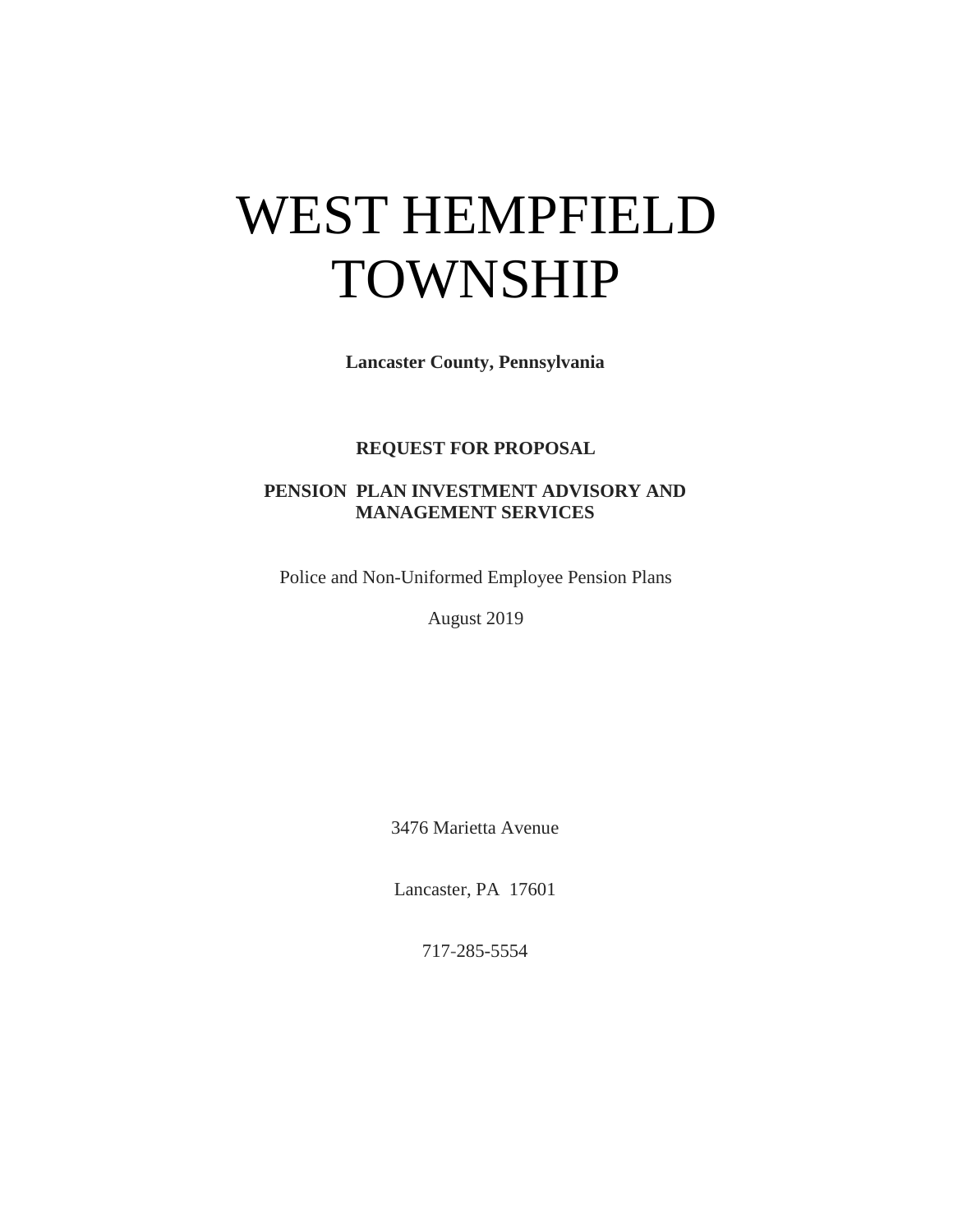#### **TABLE OF CONTENTS**

- 1. Introduction
- 2. Services Requested
- 3. Minimum Qualifications
- 4. Review Criteria
- 5. Specifications Relating to the Services Requested
- 6. RFP and Selection Process
- 7. Contract
- 8. FirmDescription, Background,Processes and Fee Information
- ➢ Responder's History, Ownership and Organization
- ➢ Investment Policy and Philosophy
- ➢ Fees

## 9. Application

10. Additional Terms and Conditions

Appendix A: Act 44 DisclosureForm

Appendix B: Policies and Procedures for the Procurement of Professional Services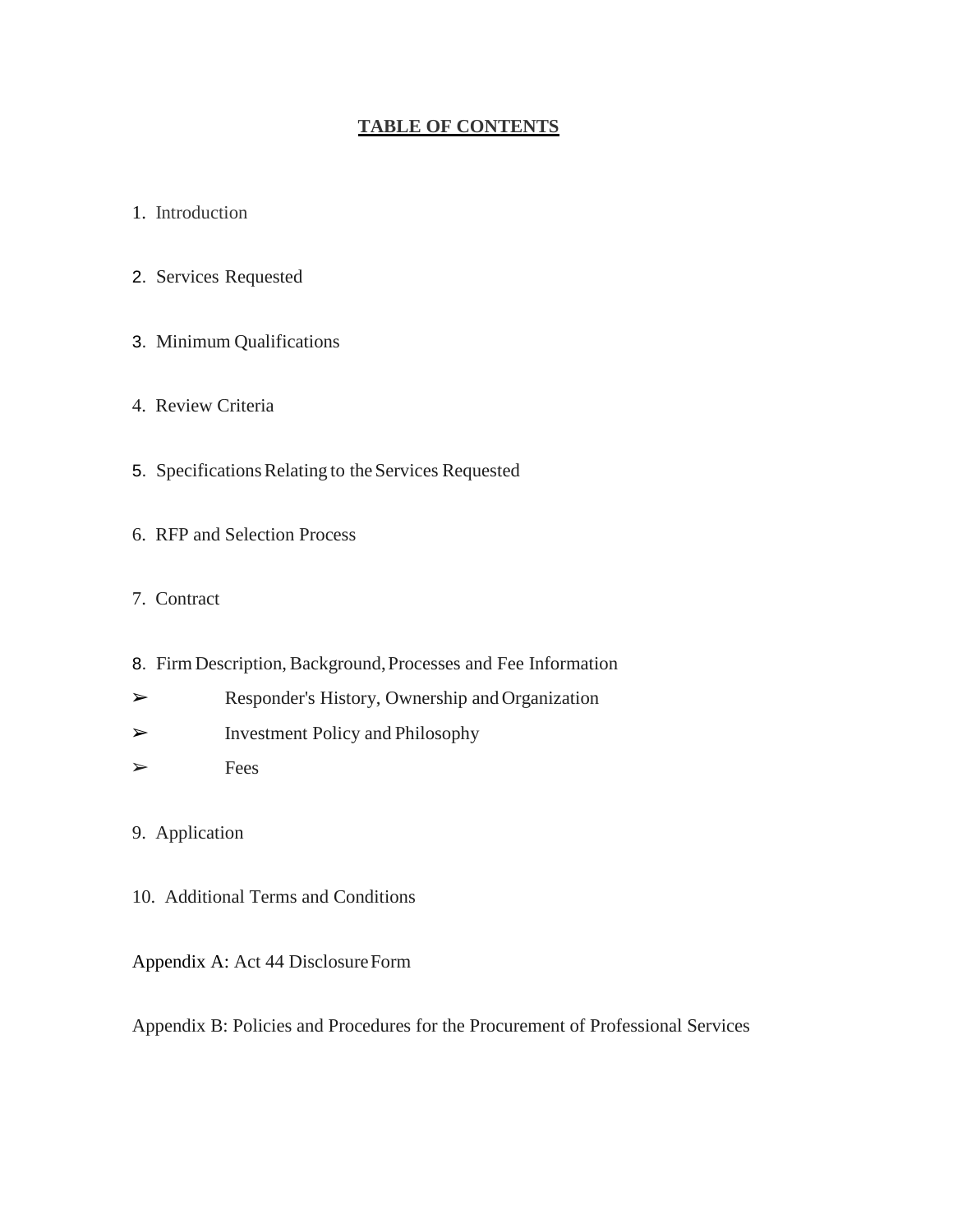**1. INTRODUCTION:** West Hempfield Township is seeking financial advisory and investment services related to the professional servicing of its Police PensionPlan (Pennsylvania Act 600 Defined Benefit Plan) and Non-Uniformed Employees' Pension Plan.

**2. SERVICESREQUESTED:** Theconsultantwillprovideafullrangeof investment, custodial, and recordkeeping services for the Township's Police and Non-Uniformed Employees' Pension Plans. The Police Pension Plan is a traditional defined benefit retirement plan that has net assets held in trust for pension benefits in the approximate amount of \$7,054,883. The membership in the Police Pension Planconsists (as of the date of the issuance of this RFP) of 20 active employees, 0 terminated vested employees, 0 disabled employees, and 8 retirees currently receiving benefits. The Non-Uniformed Employees' Pension Plan is a traditional defined benefit retirement plan that has net assets held in trust for pension benefits in the approximate amount of \$2,439,775. The membership in the Non-Uniformed Pension Plan consists of (as of the date of the issuance of this RFP) 16 active employees, 9 retirees currently receiving benefits, and one retiree soon eligible to receive benefits.

## **3. MINIMUM QUALIFICATIONS:** All Applicants must submit information

demonstrating that they meet the following minimumqualifications:

- The applicant must have reported its past performance numbers to a third party such as Morningstar, so that the Applicant's performance can be independently verified by the Township as defined below in the Selection Process.
- Ten or more Pennsylvania municipal defined benefit pension plan clients under contract for pension services.
- \$100 million or more in Pennsylvania municipal pension plan client assets under direct management.
- The Applicant will follow the fiduciary standard and act at all times in the best interest of the PensionPlan.

# **4. REVIEW CRITERIA:**

Only submissions from Applicants that meet the Minimum Qualifications set forth above will be considered for review. The contract will be awarded to the Applicant that demonstrates it possesses the qualifications, experience and expertise required by the Township based on consideration of factors including, but not limited to, the following:

- a) The Applicant's organizational background and resources;
- b) Sufficiency of insurance coverage;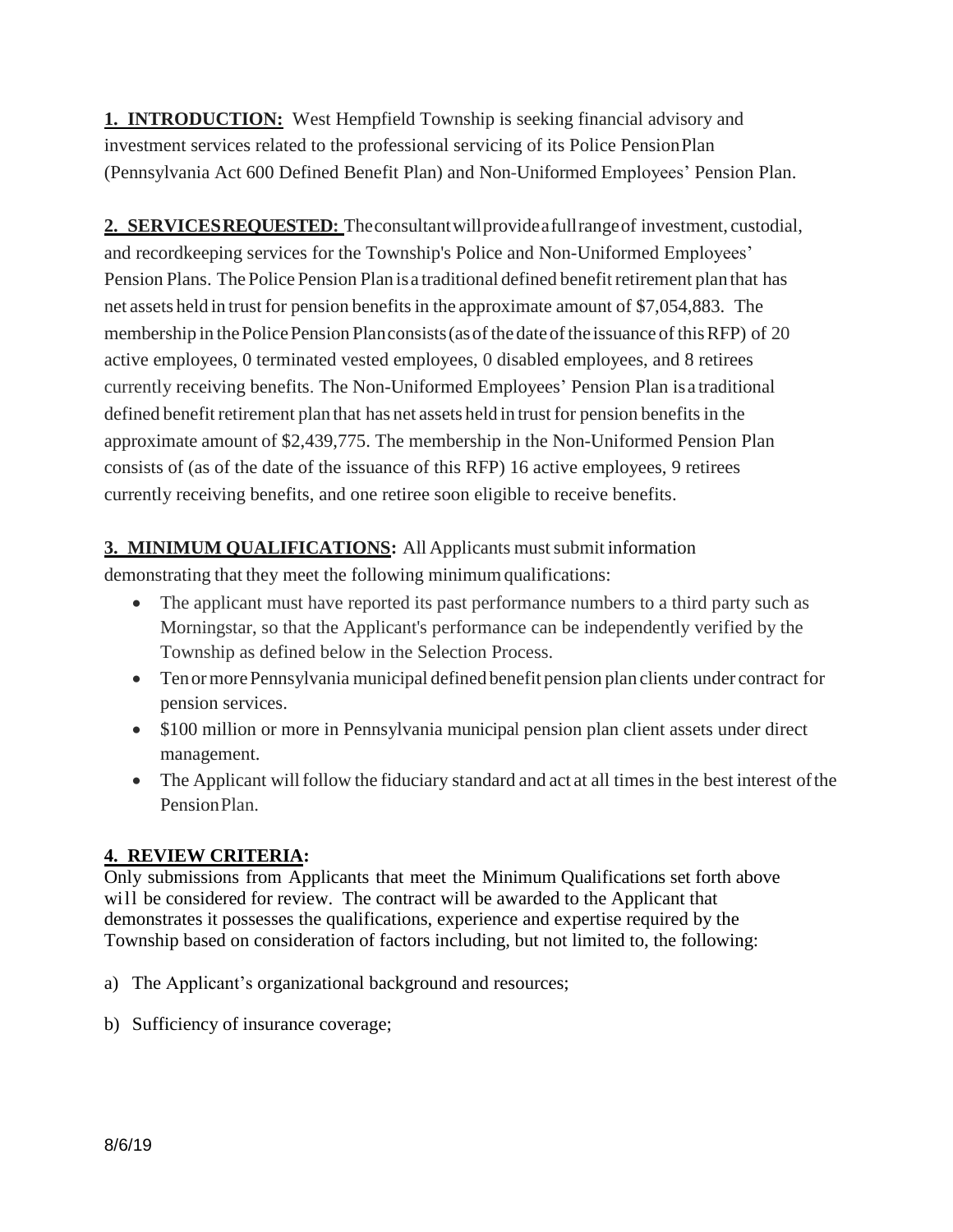- c) The Applicant's qualifications, experience, and expertise related to Pennsylvania municipal pensions;
- d) The Applicant's approach to managing risk and research capabilities;
- e) The Applicant's knowledge of Act 205;
- f) The quoted fee(s) associated with the desired service(s) sought;
- g) The Applicant's availability to meet with the Township for periodic review;
- h) The response of the references provided by the Applicant; and
- i) The ultimate confidence that the Applicant is able to meet the Township's goals.

### **5. SPECIFICATIONS RELATING TO THE SERVICES REQUESTED:** The anticipated

standard services are detailed below:

- Custodial and day-to-day oversight of investments for West Hempfield Township's pension plans as two separate plans in accordance with the Township's investment policies.
- Portfolio performance tracking and reporting.
- Selection, retention, and monitoring investments.
- Semi-annual meetings with the Township Manager to review the investments performance and asset allocation of the pension plans and to address the Township's questions andconcerns.
- Routine correspondence and phone calls regarding the pension plans.
- Processing payments to retirees and terminated employees as directed by the Township and in accordance with the Township's pension plan documents.
- Monthly and annual financial statements of each plan's accounts and account activity to the Township Manager for accounting and monitoring purposes of the pension plans.

### **6. RFP AND SELECTION PROCESS**

The procedures for receiving and evaluation of applications to determine the most qualified include a review of the applicant's qualifications, experience, expertise, and fees to be charged. Note that the contract will not necessarily be awarded to the lowest bidder. Upon review, the Township may request all, some, or none of the applicants submit to an interview. The Township will review proposals, analyze them based on the criteria, determine a list of finalists, and make a recommendation to the West Hempfield Township Board of Supervisors for contract award at a public meeting.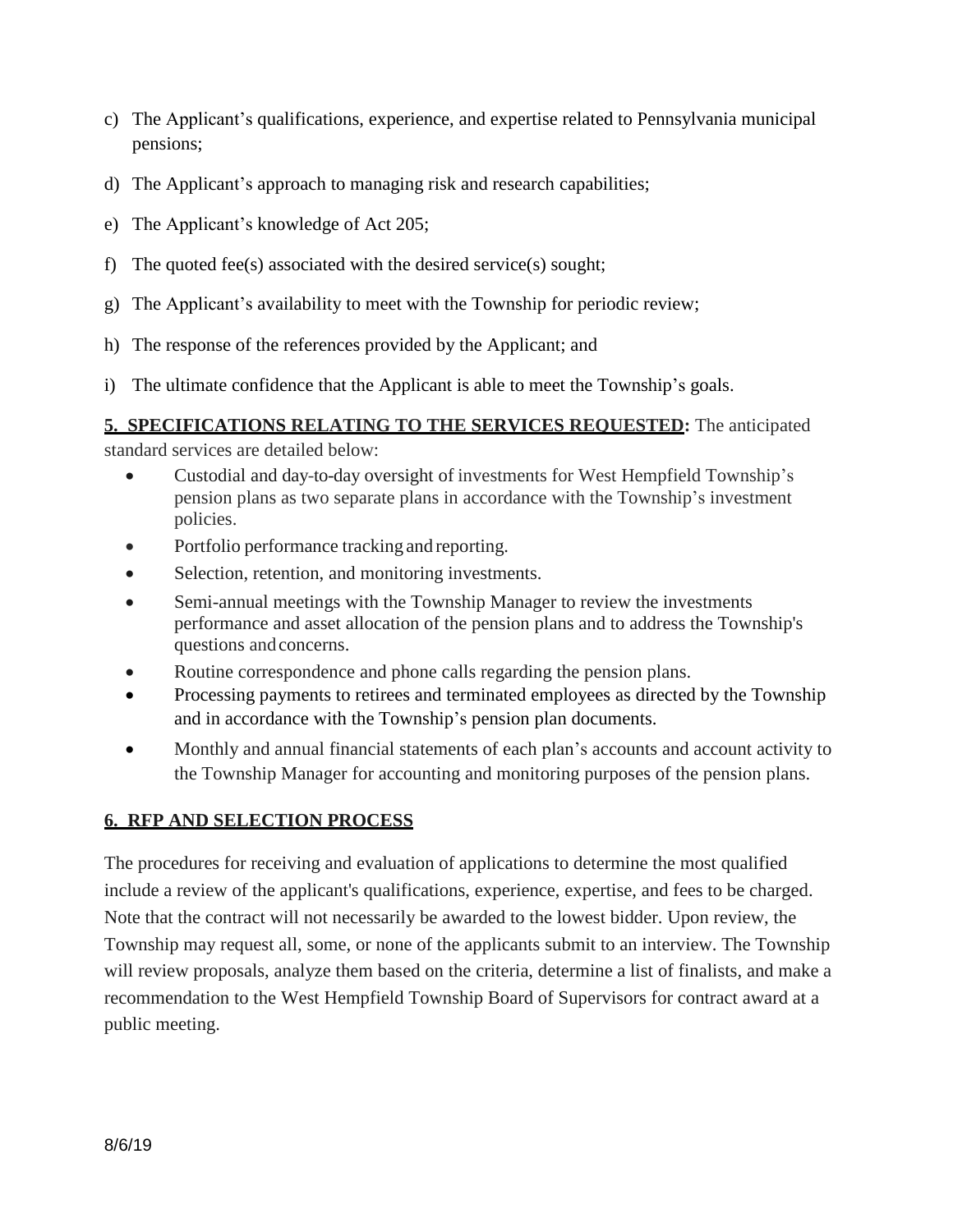The Township's review and analysis of applications will be in accordance with the Township's "Policies and Procedures for the Procurement of Professional Services in Compliance with Act 44 of 2009", which is appended hereto as Appendix B. Pursuant to the Policies and Procedures, no employee of the Township who was employed within the last year with any applicant for the services requested in this RFP shall participate in the review of proposals submitted or the negotiation of a contract with the selected applicant.

Written proposals must be received no later than September 6, 2019 at 4:00 PM andshall be delivered to Andrew Stern, Township Manager, West Hempfield Township, 3476 Marietta Avenue, Lancaster, PA 17601. Proposalsmustbe sealed and clearly marked "Proposal for Pension Plan Services" on the envelope. Five (5) complete hard copies and one (1) electronic copy on a USB drive in PDF format of each proposal are to be submitted. Email submissions of the proposal will not be accepted. If the proposal is mailed via postal mail to the Township, it must be received by the due date above. It is the responsibility of the applicant to be sure the proposal is received by the Township by the due date and time stated above.

No proposal shall be accepted after the above stated date and time. All proposals become the property of the Township and will not be returned. All cost incurred by the respondent in the preparation and submission of a proposal shall be the sole responsibility of the respondent. The information submitted in the proposal may be subject to public disclosure pursuant to federal and state laws.

The Township reserves the right to reject any proposal automatically for requested information omitted or for submission past the deadline. If the Township is notsatisfied with the proposals received, the Township shall either (1) place a second advertisement with any revisions deemed appropriate or  $(2)$  cancel the solicitation of services.

Respondents may make inquiries for clarification of technical or administrative information to the designated contact for the Township. No other questions or forms of communication are authorized between the Township, its officials and employees and any individual or entity associated withthe applicant. That does not preclude the designated contact from contacting the applicant to request additional materials and information to manage the RFP process.

All questions shall be in writing and be directed only to the Township's designated contact. Questions must be received by 4:00 PM August 30, 2019. All questions and answers, if answers can be provided, will be distributed to all identified RFP potential applicants prior to the submission deadline. It is the responsibility of each applicant who is interested in receiving answers to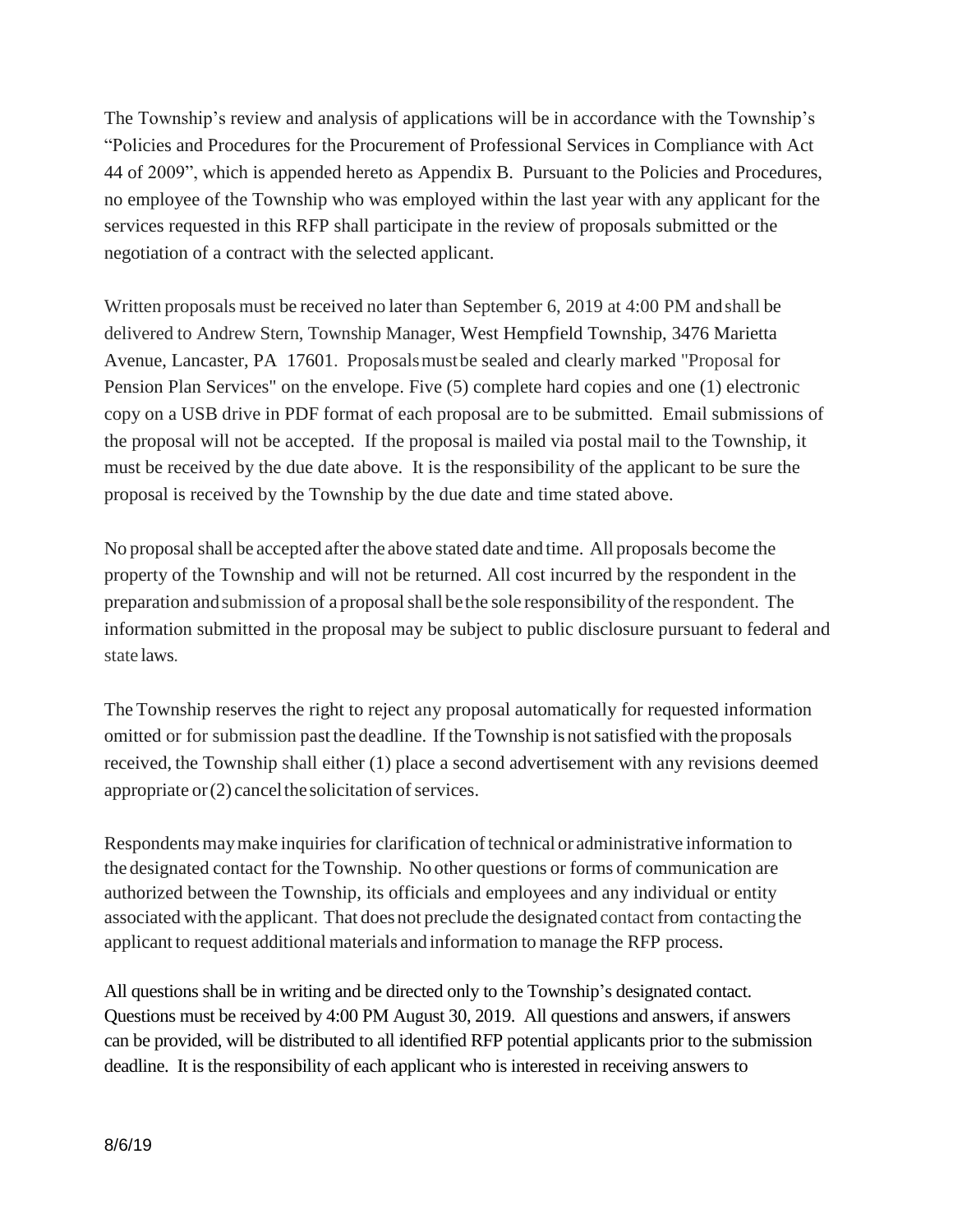questions to notify the designated contact by email and provide the name, email address, and other contact information of the individual to receive such communications.

The designated contact for Township is:

Andrew Stern, Township Manager West Hempfield Township 3476 Marietta Avenue Lancaster, PA 17601 717-285-5554 Voice 717-285-2879 FAX manager@westhempfield.org

# **7. CONTRACT**

The object of the proposal is to procure a provider of high-quality professional pension plan services to West Hempfield Township by the most economical means. The successful applicant will be engaged as soon as possible to provide professional pension plan investment services to the Township. At a minimum, the requirements described in the proposal are to be made part of any contract with the Township. It is also understood that fees for anticipated services other than those listed in the RFP, such as cost studies, document review, response to a State audit finding, will be quoted to the Township before commencement.

At the Township's discretion, the successful applicant will be retained beyond the duration of the contract, subject to its approval of the fee schedule proposed.

### **8. FIRM DESCRIPTION, BACKGROUND, PROCESSES AND FEE INFORMATION**

### **Responder's History, Ownership and Organization**

- Briefly describe the organization, the year it was founded, location of its headquarters and other offices, its ownership structure, and business focus.
- What is the total asset base and number of municipal pension funds on which you consult?
- Briefly describe any prior experience with West Hempfield Township.
- Identify the consultants and other key staff who would be involved in serving our account. Provide brief resumes of these individuals.
- Describe the turnover that your organization has had over the last five years with consultants that provide the requested investment advisory services.
- Within the last five years has your organization or an officer or principal been involved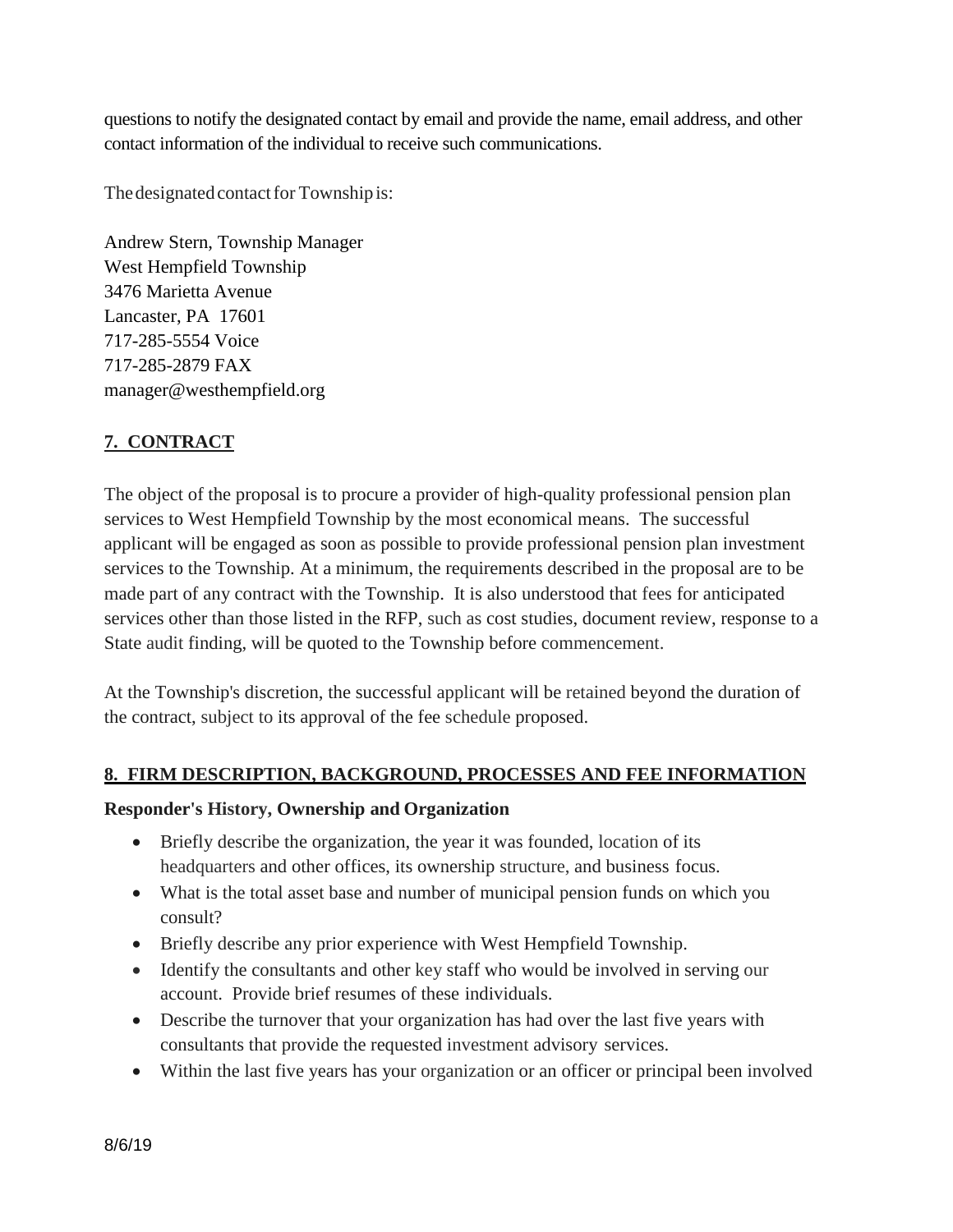in any business litigation or other legal proceedings relating to your professional activities? If so, provide an explanation and indicate the current status.

- Describe your knowledge of and experience with Act 44 of 2009.
- Describe your history and experience in providing such services to current clients, including Pennsylvania municipal defined benefit and defined contribution pension plans.

#### **Investment Policy and Philosophy**

Describe the investment philosophy you would recommend for this portfolio.

- Do you believe an index fund only philosophy would net comparable results as an actively managed portfolio? Why or why not? What percentage of the portfolio would you recommend for indexed investments?
- What methods do you use in calculating investment performance and benchmarking of a pension portfolio? How often are performance reports produced and delivered? Includea sample performance evaluation report.
- Describe your asset allocation process for pension investments.
- Will you state in writing that you will act as a fiduciary of our investments program?
- Describe your proposal regarding investment services.
- Describe your proposal regarding custodial services. Include a description of how monthly payments and lump sums are issued, including tax withholding and submission, as well as tax reporting to IRS and retirees. Do you accept contact from individual retirees or only the municipal pension administrator?
- Who will the Township's municipal pension administrator work with to resolve custodial issues?
- Do you provide web access? Describe how that works, including security measures to prevent unauthorized transactions.
- What do you believe sets the firm's services apart from the competition, and what unique value-added services couldyou provide tothe Township?

#### **Fees**

Identify all fees for providing services outlined in the RFP. These fees should include both direct and indirect fees, whether paid to you or to another entity. Please specify in terms of both dollar amounts and percent of asset fees as they apply.

- What are the proposed fees for a full retainer basis (including all internal fees and fund expenses)?
- Does your firm receive any direct or indirect compensation or commission as a result of buying or sellingassets?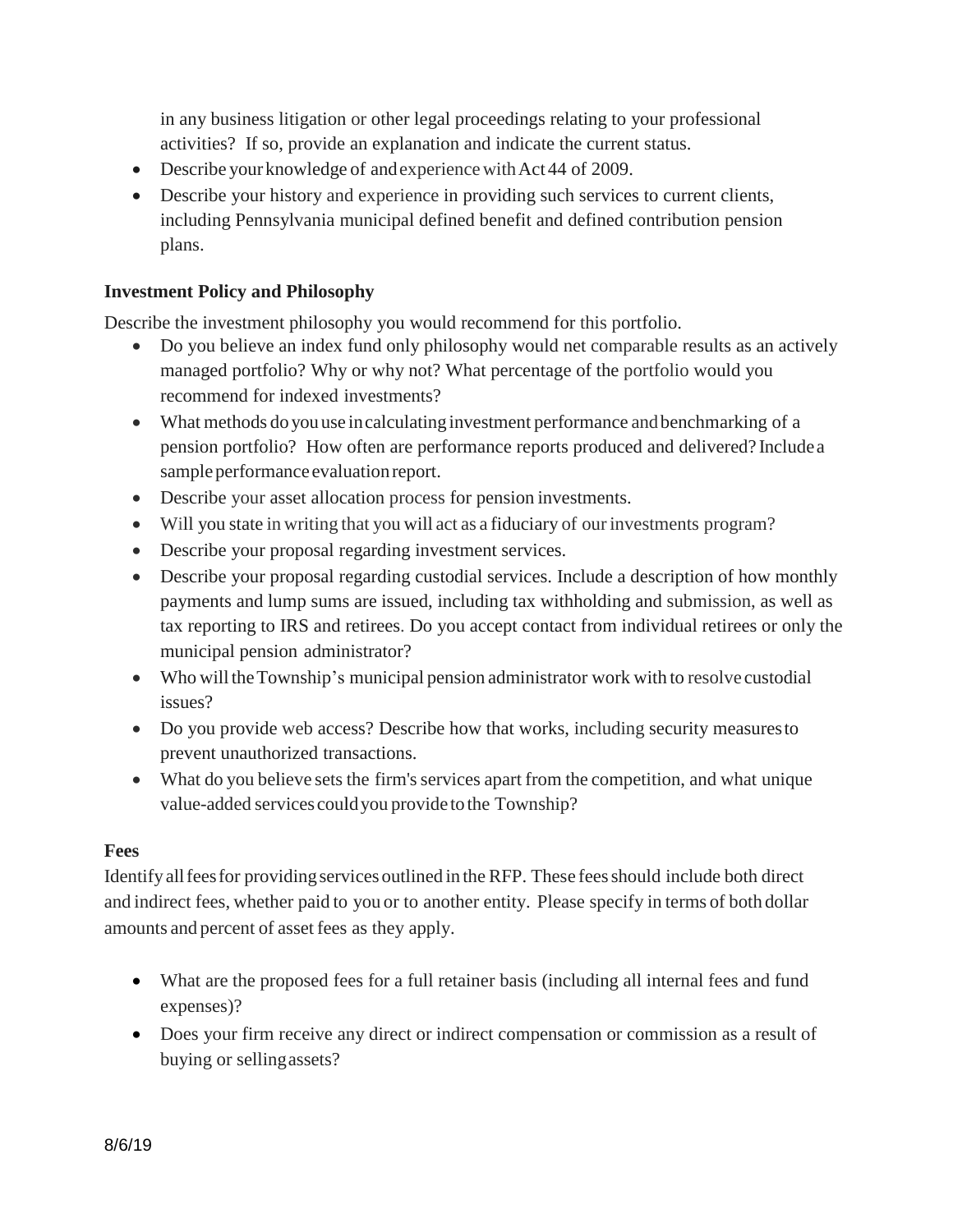- Do you receive any direct or indirect compensation from investment product providers?
- Identify the limits, if any, of services provided under your proposed fee and your fee schedule for other services.
- Set forth any facts or factors, not otherwise addressed in the RFP, which you feel are relevant to the selection of the respondent providing investment consulting and custodial services.

## **9. APPLICATION**

All proposals must follow the order of requested information as listed below. You may provide attachments and refer to them.

List your organization's complete name, address, telephone, and fax numbers. Also include contact information in the event that the Township has specific questions on your proposal.

- 1. Provide any information necessary to demonstrate that you meet the minimum qualifications set forth in this RFP.
- 2. Provide a statement affirming that you are able to perform the scope of professional investment and pension plan services set forth in this RFP and the manner in which you propose to perform such services.
- 3. Provide a list of municipal defined benefit pension plan references and contact information (at least three).
- 4. Provide a copy of your firm's SOC 1 Report (System and Organization Controls Report) and a description of internal controls.
- 5. Provide details of your firm's insurance coverage for commercial general liability, errors and omissions, and any other insurance coverage that may be relevant to the proposed services and provide a copy of the firm's certificate of insurance indicating such coverage.
- 6. Provide information necessary to thoroughly respond to the questions set forth under Section 8, Firm Description, Background, Processes and Fee Information.
- 7. All Applicants must attach to their proposals a completed Disclosure Statement using the form attached hereto as Appendix "A" establishing your compliance with the Township's Policies and Procedures for the Procurement of Professional Services in Compliance with Act 44 of 2009. If the responses on the Disclosure Form reveal that there are any conflicts of interest, the application will be disqualified from consideration. If you are selected to perform professional services for the Township, you must complete and return a Disclosure Form on or before September 6th of each year in which the contract is in effect.

## **10. ADDITIONAL TERMS AND CONDITIONS**

This RFP is in no way to be construed as a solicitation for competitive bid for services subject to